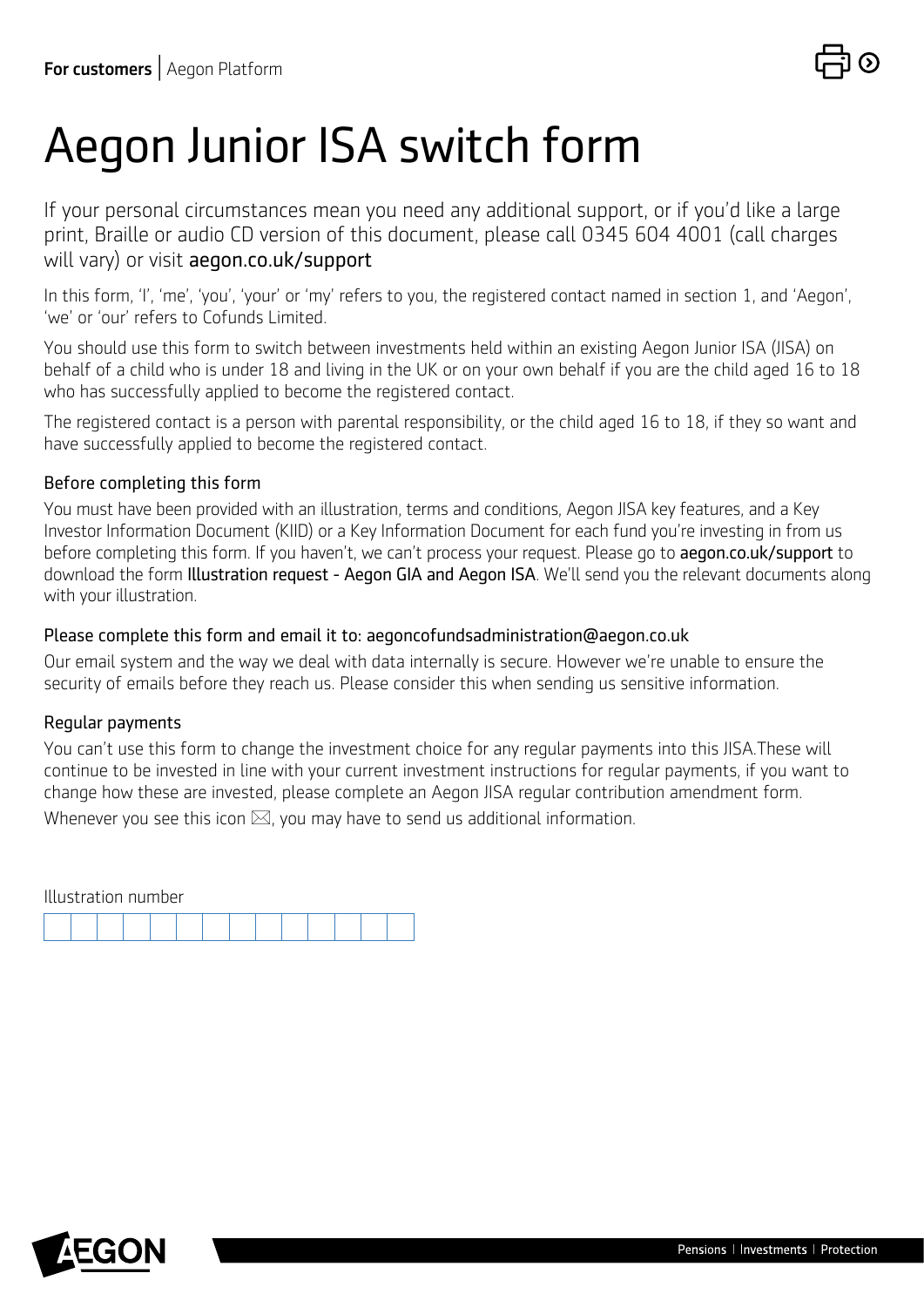## 1. Child and registered contact details

### 1.2 Registered contact details Mr / Mrs / Miss / Ms / Other – please specify Full forename(s) Surname Was advice given for this application?  $Yes$   $|$   $No$  Tick this box to confirm that you've had the opportunity to read the Aegon JISA Key features, terms and conditions and fund specific information and/ or Key Investor Information Documents (KIIDs) relating to your investment. 1.1 Existing child details Product number 8 Mr / Mrs / Miss / Ms / Other – please specify Full forename(s) Surname Date of birth

## 2. Switching details

#### 2.1 Switch out (investments to be sold)

Please tell us in this section the investments you'd like to sell from your Aegon JISA detailed in section 1.

| Full investment manager name, fund name and share class | Sedol<br>code | Amount to be sold<br>(only choose one option) |                |                          |  |
|---------------------------------------------------------|---------------|-----------------------------------------------|----------------|--------------------------|--|
|                                                         |               | All                                           | Cash<br>amount | Whole number<br>of units |  |
|                                                         |               |                                               | £              |                          |  |
|                                                         |               |                                               | £              |                          |  |
|                                                         |               |                                               | £              |                          |  |
|                                                         |               |                                               | £              |                          |  |
|                                                         |               |                                               | £              |                          |  |
|                                                         |               |                                               | £              |                          |  |
|                                                         |               |                                               | £              |                          |  |
| Product cash facility                                   | N/A           |                                               | £              |                          |  |
| Total amount                                            | N/A           | N/A                                           |                |                          |  |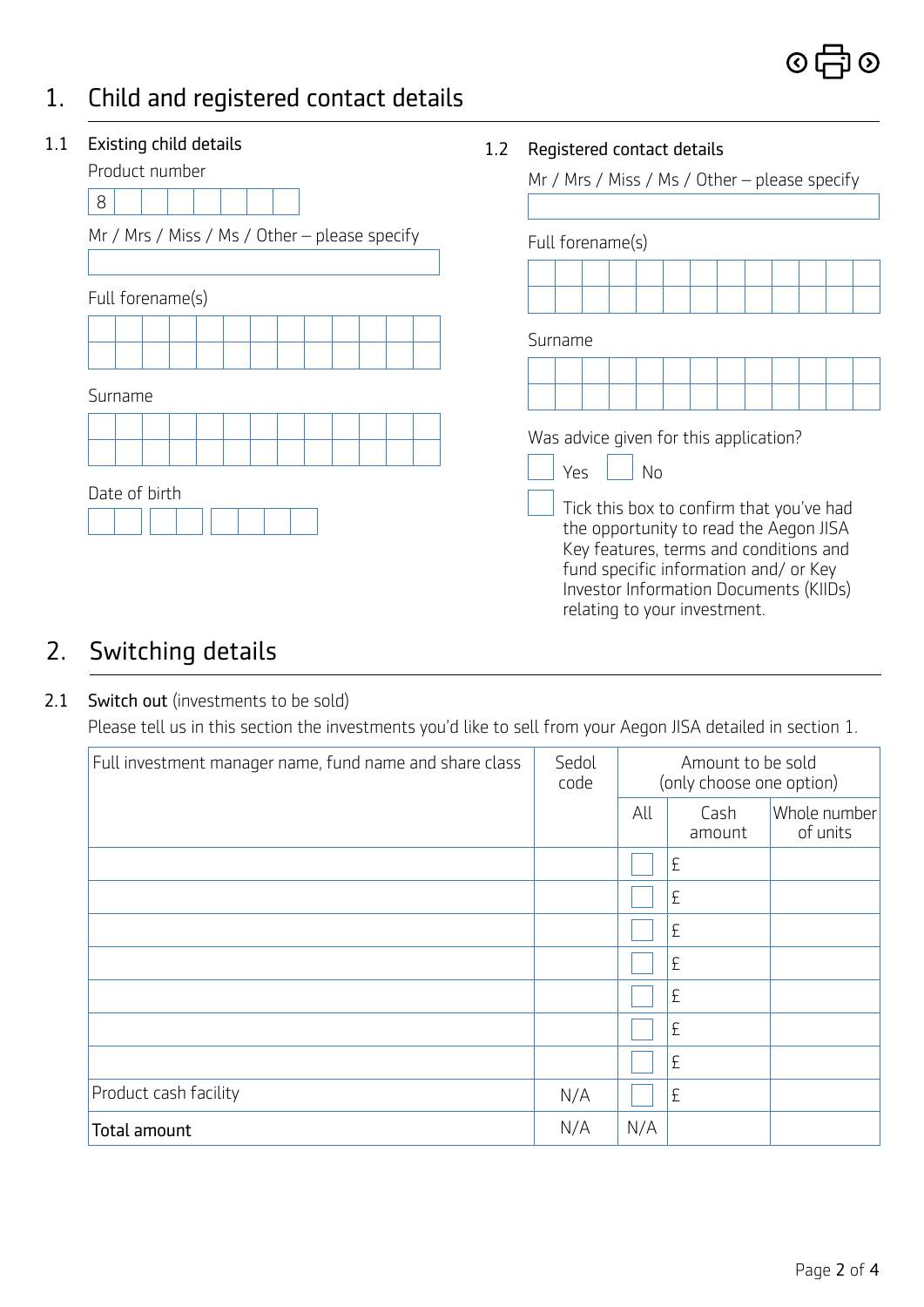## 2. Switching details – continued

#### 2.2 Switch in (investments to be bought)

Use the investment choices below as my new default investment selection.

| Full investment manager name, fund name and share class | Sedol<br>code | Percentage    |
|---------------------------------------------------------|---------------|---------------|
|                                                         |               | $\frac{0}{0}$ |
|                                                         |               | $\frac{0}{0}$ |
|                                                         |               | $\frac{0}{0}$ |
|                                                         |               | $\frac{0}{0}$ |
| Product cash facility                                   | N/A           | $\frac{0}{0}$ |
| Total amount                                            | N/A           | $\frac{0}{0}$ |

If you need more room to list additional investments please provide the information on a separate sheet of paper in the format above, sign and date it and attach it to this form. Any missing information may result in a delay to your switch.

I've included a separate list of funds with this form

## 3. Investment income options

If you have income generating investments, this section lets you choose how any income distributions paid from those investments should be dealt with when we receive them from the investment provider. We'll apply your selection to all income generating investments you hold within the Aegon JISA. Please tick one of the following options:

Reinvest in fund (default) – reinvest any income received back into the same fund.

Leave in cash – pay any income into the JISA cash facility.

Please note we're not able to pay income directly out of the JISA to you.

## 4. How we'll carry out your linked switch instruction

When we receive your linked switch instruction to sell one or more investments and use the sale proceeds to purchase other investments within your Aegon JISA detailed in section 1, we'll:

Initiate your sale instruction – we'll do this, when we receive your clear and fully complete switch instruction, in line with our usual provisions for carrying out sale instructions as described in the Aegon Platform terms and conditions.

Initiate your purchase instruction – we'll do this, when we receive confirmation of the sale price(s) from all of the investment providers in respect of the associated sale transaction(s). We won't wait for the cleared sale fund proceeds to be received into the cash facility of your product in order to proceed with the purchase transaction. If there is available cash in the cash facility to settle the purchase transactions, we'll use this cash first.

Notify you in the event that we don't subsequently receive sale proceeds from any investment provider in relation to the switch within 14 days of the sale transaction. You can then choose how you want to pay for the shortfall in the cost to purchase your chosen investments.

Once you submit a linked switch instruction, you can't revoke or cancel it.

If you switch your investments, any rebalancing instructions in place will no longer apply.